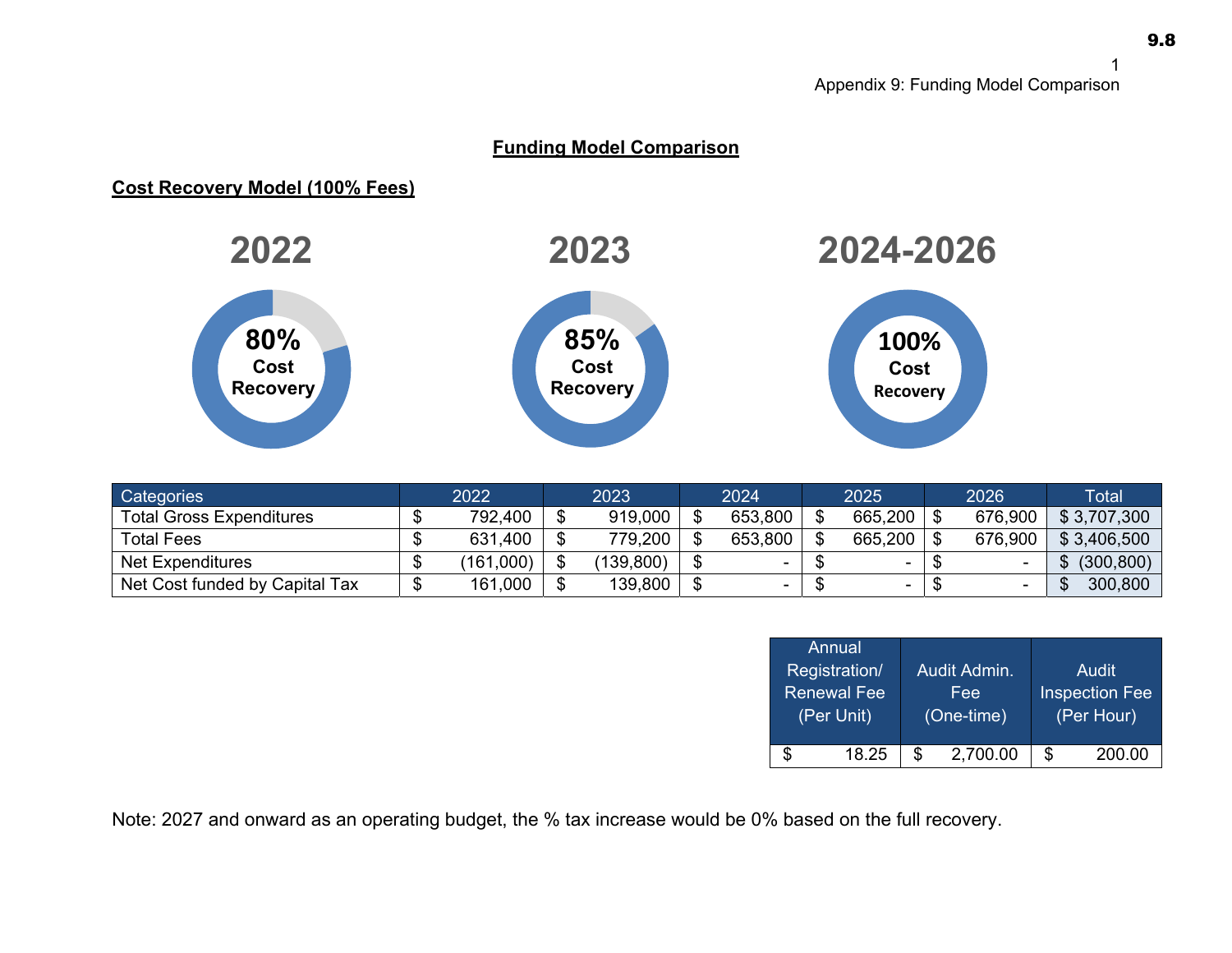## **Cost Recovery Model (65% Fees and 35% Tax)**



| Categories                     | 2022        | 2023    | 2024'   | 2025    | 2026    | <b>Total</b> |
|--------------------------------|-------------|---------|---------|---------|---------|--------------|
| <b>Gross Expenditures</b>      | 792,400     | 919,000 | 653,800 | 665,200 | 676,900 | 3,707,300    |
| Fund By Fees (65%)             | 410,800     | 554,700 | 425,300 | 432,800 | 440,400 | 2,264,000    |
| Net Cost funded by Capital Tax | .600<br>381 | 364,300 | 228,500 | 232,400 | 236,500 | 1,443,300    |

| Annual<br>(Per Unit) | Registration/<br><b>Renewal Fee</b> | <b>Fee</b> | Audit Admin.<br>$(One-time)$ | Audit | <b>Inspection Fee</b><br>(Per Hour) |
|----------------------|-------------------------------------|------------|------------------------------|-------|-------------------------------------|
|                      | 10.15                               | \$         | 2,700.00                     | S     | 200.00                              |

Note: 2027 and onward as an operating budget, the % tax increase would be 0.0152% based on the expected net cost of \$237,000 per year.